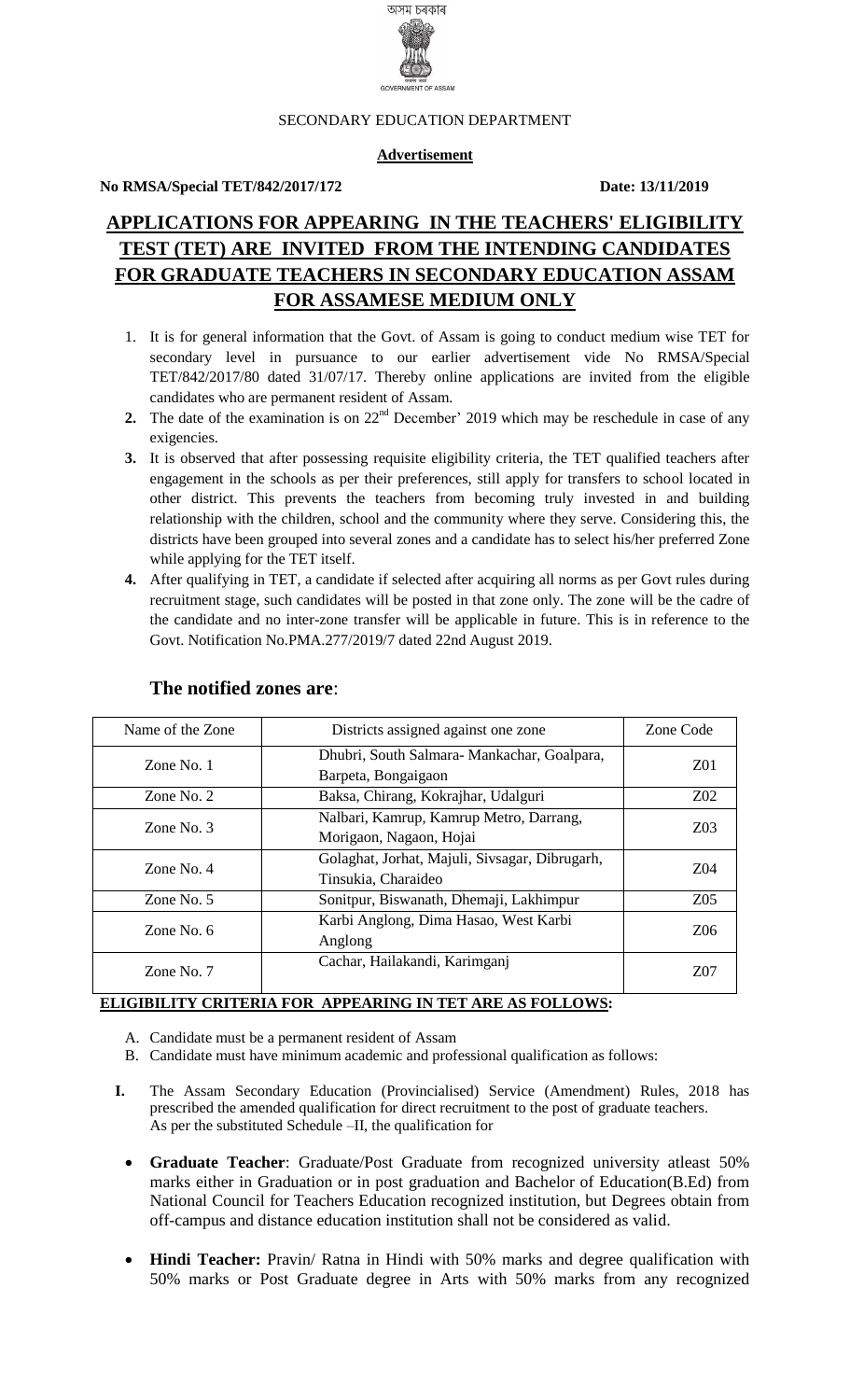university, but Degrees obtain from off-campus and distance education institution shall not be considered as valid.

#### **Or,**

BA with 50% marks and having Hindi as one of the subject with 50% marks or postgraduate degree in Arts with 50% marks provided that he/she has passed BA with one of the subject as Hindi with 50% marks in Hindi.

#### **And,**

BT/B.Ed degree from any recognized university ( Prangat to be treated as B.Ed degree only for the purpose of Hindi teaching) but Degrees obtain from off-campus and distance education institution shall not be considered as valid.

 **Classical Teacher (Arabic, Sanskrit, Urdu, Persian etc):** MM with 50% marks/ 50% marks in the concerned subject and degree qualification with 50% marks or post graduate degree in Arts with 50% marks from any recognized university, but Degrees obtain from off-campus and distance education institution shall not be considered as valid.

#### **Or,**

BA with 50% marks having Arabic as one of the subject with 50% marks or Post Graduate degree in Arts with 50% marks provided he/she has passed BA with one of the subject as Arabic with 50% Marks in Arabic.

#### **And,**

BT/B.Ed degree from any recognized university. But Degrees obtain from off-campus and distance education institution shall not be considered as valid.

 **Classical Teacher (Assamese Language, Manipuri Language):-** B.A with Honours/ Major in concerned subject with 50% marks and B.T. /B.Ed. degree from any recognized University. But Degrees obtain from off-campus and distance education institution shall not be considered as valid.

#### *However all intending candidates may note that,*

- *B.T / B. Ed. Degree from recognized university is a mandatory prerequisite eligibility qualification for applying for the TET examination.*
- *The candidate must have passed HSLC or equivalent examination with Assamese language as one of the subjects or having Diploma in Assamese language issued by the Axom Sahitya Sabha or read upto HSLC level in Assamese medium school. Provided that in case of recruitment of teacher for teaching MIL subject, the candidate*
- *passing HSLC examination with that particular MIL subject shall be considered. Age of the candidate must not be less than 21 years of age.* During the appointment in Govt./Prov. Schools upper and lower age limit will be applicable as per the Govt.

rules/act. The age limit of the candidates will be calculated on the basis of the Matriculation /HSLC Admit Card/ Certificate issued by a recognized Board/Council and no other document shall be accepted in lieu of the mentioned documents.

 *As blind candidates will be allowed to sit in the examination for additional 50 minutes than the normal candidates, a separate room/hall may be provided for them,along with his scribe. Scribe will be certified by the District Social Welfare Officer. It must be ensured that Scribe carries the certificate to the examination hall/room. It may be noted that for blind candidates who have been allowed to use scribe, additional 50 minutes will be given*

Further, **Rule-10(1&2)** of the aforesaid Service Rules provides that, in addition to such academic and professional qualification mentioned in Schedule-III for direct recruitment to the post, all candidates shall have to appear and pass in the Teachers Eligibility Test (TET) conducted by the Government scoring minimum 60% marks in case of General category candidates and minimum of 55% marks in case of SC/ST/OBC/MOBC/Physically handicapped candidates.

**It shall be noted that mere qualification with prescribed marks in the TET examination for Secondary Education shall not confer on any candidate the right to employment as a teacher**. However qualification in TET examination is a mandatory prerequisite to appear at the interview for teacher recruitment and the marks obtained in the TET examination by a candidate who has qualified in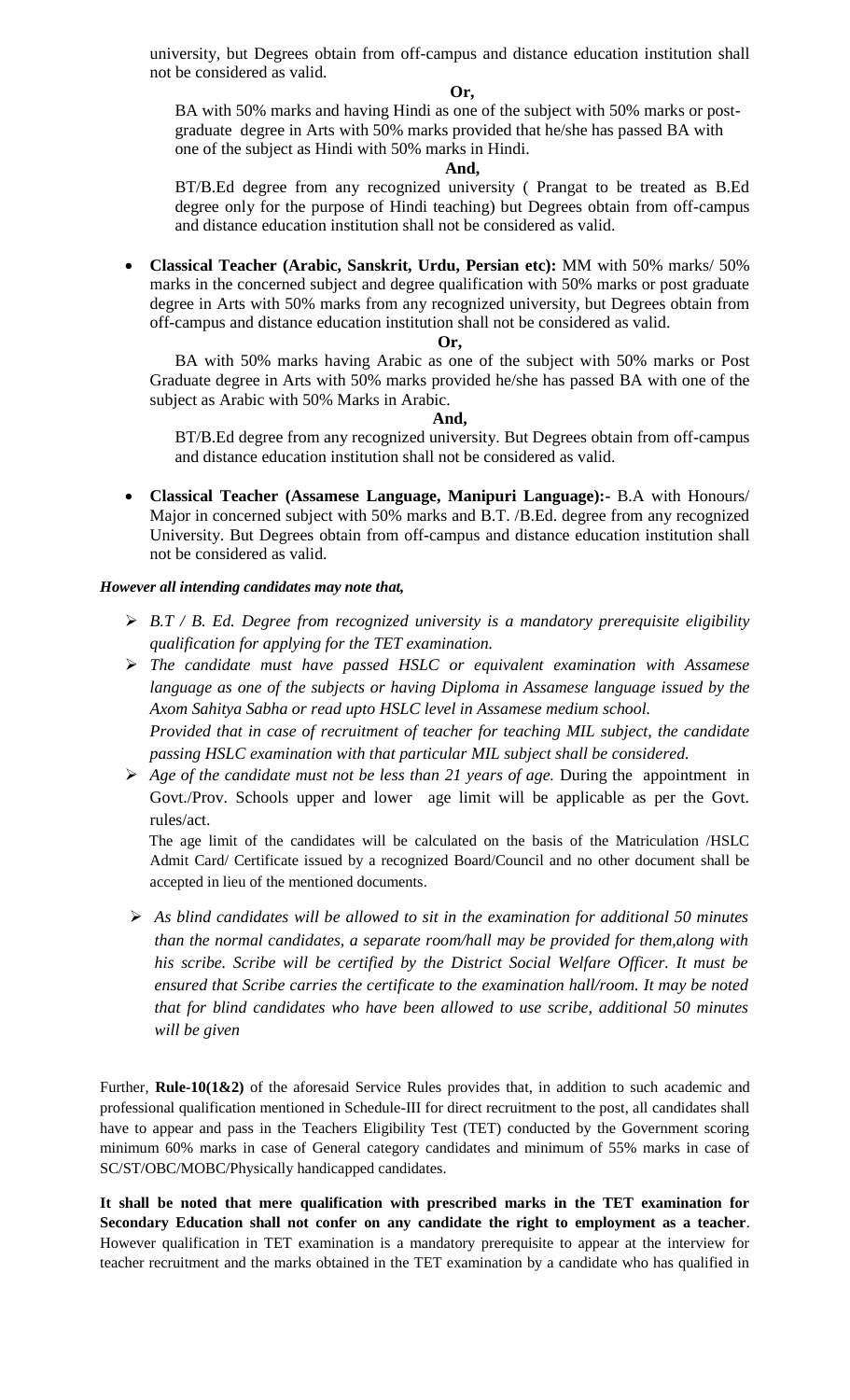the TET examination shall be counted in the interview for the teacher recruitment which will be advertised subsequently.

The teacher recruitment after TET of graduate teachers in the provincialised High School, Higher Secondary School and High Madrassa shall be governed by **Rule- 8** of the aforesaid rules.

## **How to Apply:**

- Applications must be submitted in online mode only at the official website http://ssa.assam.gov.in
- **Last date for submission of online applications is**  $25<sup>th</sup>$  **November, 2019**
- Candidates are advised in their own interest to submit online applications much before the closing date and not to wait till the last date to avoid the possibility of disconnection/ inability or failure to login to the website on account of heavy load on the website during the closing days.
- The TET Empowered Committee does not accept any responsibility for the candidates not being able to submit their applications within the last date on account of the aforesaid reasons or for any other reason beyond the control of the TET Empowered Committee.

## **Application fees:**

- The candidates who have applied earlier vide advertisement no.RMSA/STET/343/2014/1 dated 30/06/2014 need not pay the fee for this TET provided the applicant have to mention his/her online Application Number against our earlier advertisement no. RMSA/STET/343/2014/1 dated 30/06/2014 in the form.
- Fee payable: Rs 400/- (Rs Four hundred only)
- Fee can be paid online through SBI collect.
- Applications received without the prescribed fee shall not be considered and summarily rejected. No representation against such rejection will be entertained. Fee once paid shall not be refunded under any circumstances nor will it be adjusted against any other examination or selection.

## **Time Schedule for TET, 2019, Assam:**

| <b>Opening of Online Application Form</b>          | $15th$ November, 2019              |
|----------------------------------------------------|------------------------------------|
| Last date of Submission of online Application form | $125^{\text{th}}$ November, 2019   |
| Last date of fees Payment at Bank                  | $128$ <sup>th</sup> November, 2019 |
| Date of examination                                | 22 $^{\text{nd}}$ December , 2019  |

## **Zones of Secondary TET examination:**

|      | Barpeta   | П    | Bongaigaon |
|------|-----------|------|------------|
| Ш    | Darrang   | IV   | Dhubri     |
| V    | Diphu     | VI   | Dibrugarh  |
| VII  | Guwahati  | VIII | Haflong    |
| IX   | Jorhat    | X    | Lakhimpur  |
| XI   | Kokrajhar | XII  | Nagaon     |
| XIII | Silchar   | XIV  | Tezpur     |
| XV   | Dhemaji   |      |            |

\* In case of higher number of applicants, the zones may be increased, if required.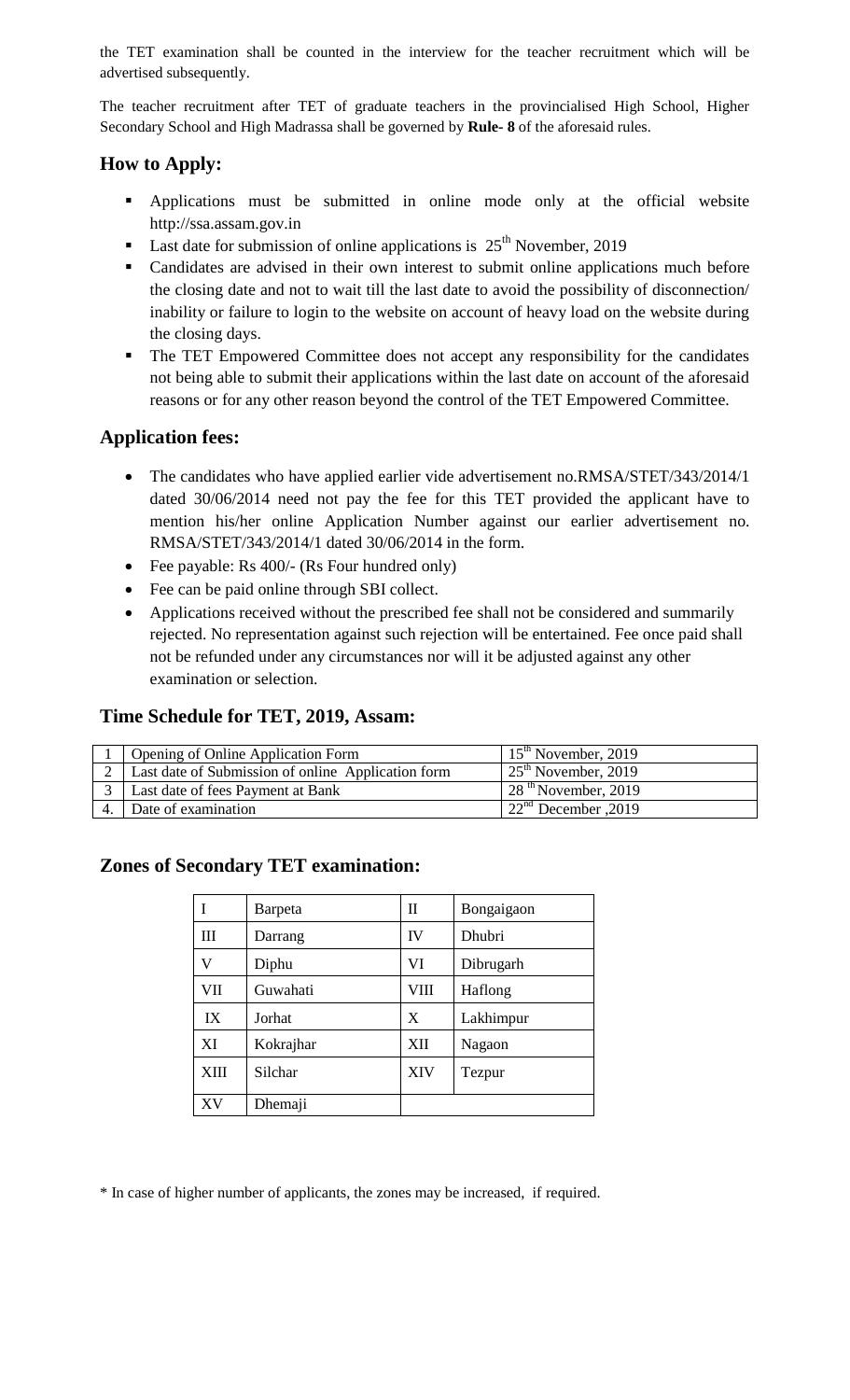## **Structure & content of the test :**

The examination shall be for 200 marks of 200 Multiple Choice Questions (MCQs), each one of them carrying equal marks. The subject areas broadly are as follows.

| Sl.<br>N <sub>0</sub> | <b>Subject</b>                                                                                                                                                                                                 | <b>PART</b>        | Number of<br><b>Questions</b> | <b>Marks</b> |
|-----------------------|----------------------------------------------------------------------------------------------------------------------------------------------------------------------------------------------------------------|--------------------|-------------------------------|--------------|
|                       | General Studies & Current Affairs                                                                                                                                                                              |                    | 50 MCQs                       | 50           |
| $\overline{2}$        | Bengali subject for Bengali Medium TET/<br>Hindi subject for Hindi medium<br>TET/Manipuri subject for Manipuri<br>medium TET/Assamese subject for<br>Assamese medium TET / Bodo subject for<br>Bodo medium TET | <b>PART I</b>      | 50 MCQ in each<br>languages   | 50           |
| 3                     | Pedagogy & General English                                                                                                                                                                                     | <b>PART II</b>     | 100 MCQ <sub>s</sub>          | 100          |
|                       |                                                                                                                                                                                                                | <b>Total Marks</b> |                               | 200          |

**\*Candidates have to qualify both the parts separately to qualify the exam.**

## **Minimum qualifying marks for passing TET:**

To qualify in TET Examination the candidate must score at least 60% marks. However, 5% relaxation in marks will be given for candidates belonging to SC/ST/OBC/MOBC/PWD. The candidate whose degree of physical disability is more than 40% are only eligible to apply, under the PWD/PH

Notwithstanding the minimum prescribed marks secured in TET Examination, the number of candidates declared as TET Examination qualified would be a maximum of double the number of vacancies of Teachers and such candidates will be determined as per merit position.

## **Validity:**

All candidates who pass the TET will be awarded a certificate. The validity of the certificate shall be for a maximum period of 7(Seven) years from the date of issue of the certificate by the Empowered Committee, Government of Assam subject to the condition that the candidate otherwise fulfils the eligibility criteria prescribed for recruitment to the services in Government of Assam.

#### **IMPORTANT POINTS:**

- $\blacksquare$  The cost of the application form is Rs.400/- (Rupees Four Hundred only)
- **Candidates who have applied against our earlier medium TET advertisements as mentioned above, need to revisit the online application portal for selection of zones as per their preferences and they have to upload the information and pass certificate of B.Ed in the online portal.**
- Detailed instruction on filling up of online application form will be uploaded in the website http://ssa.assam.gov.in
- For more information on TET candidates may please contact all Inspector of Schools offices in Districts and their RMSA cells; State Mission Director RMSA Office, Kahilipara, Guwahati; Office of the Director of Secondary Education, Assam, Kahilipara, Guwahati during office hours on all working days.
- Syllabus for the TET examination will be available on website- http://ssa.assam.gov.in
- **•** Degrees/BT/B.Ed degree served from off Campus Centers or unrecognized institutions/universities shall not be accepted.
- Degrees means a Bachelor degree, no equivalence will be allowed.
- **BT/B.Ed from recognized university is mandatory.**
- Candidates will be allowed to enter examination hall only with Admit card and blue or black ball pen.